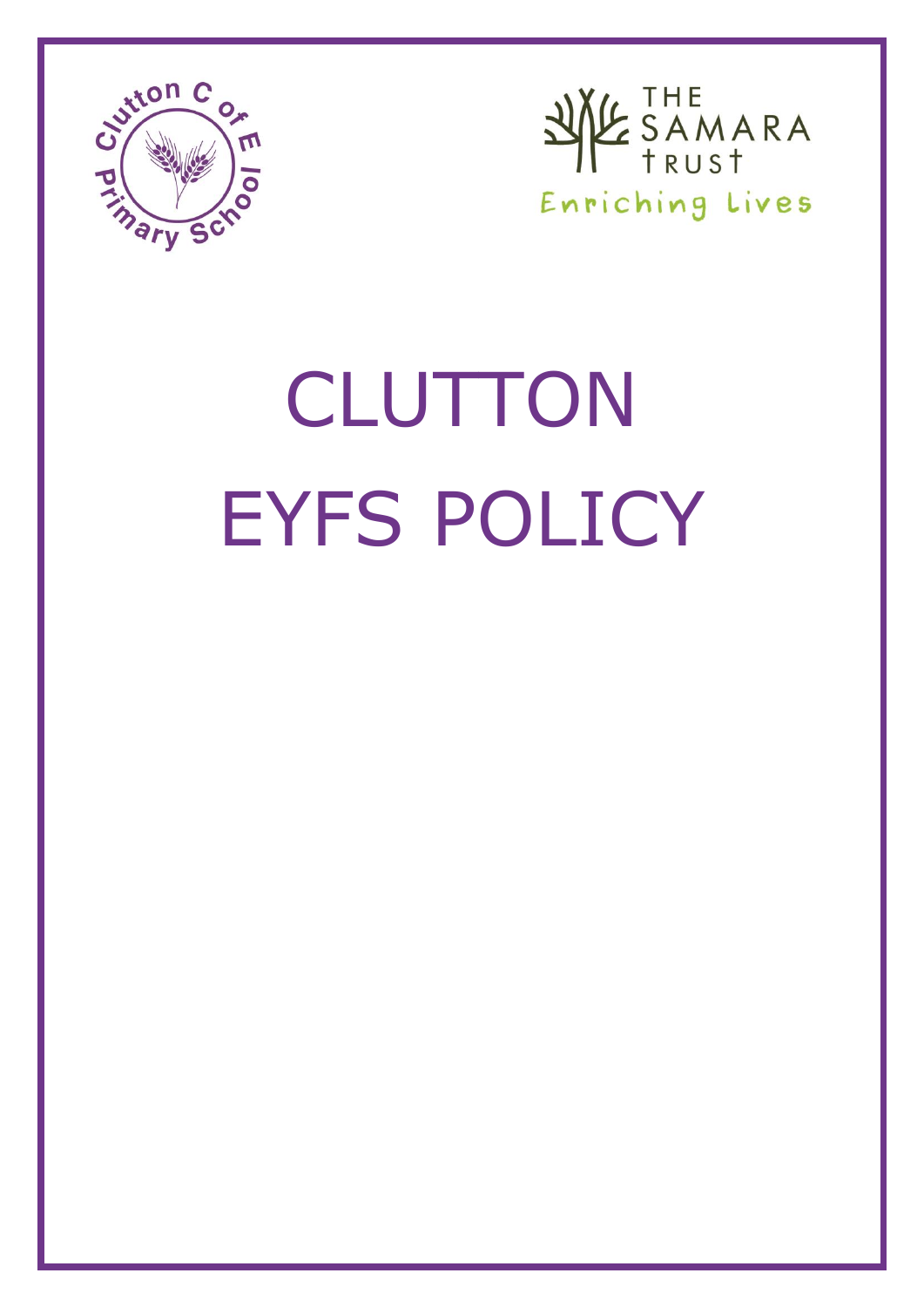### **Statement of intent**

At The Samara Trust, we greatly value the importance of the early years foundation stage (EYFS) in providing a secure foundation for future learning and development.

This policy has been developed in conjunction with the relevant DfE guidance and legislation to ensure that each child has a happy and positive start to their school life in which they can build a foundation for a love of learning.

We ensure that children learn and develop well and are kept healthy and safe. We promote teaching and learning to ensure children's 'school readiness' and give children a broad range of knowledge and skills that provide the right foundation for good future progress through school and life.

We seek to provide:

- **Quality and consistency**, so that every child makes good progress and no child gets left behind.
- **A secure foundation** through learning and development opportunities which are planned around the needs and interests of each child and are assessed and reviewed regularly.
- **Partnership working** between practitioners and parents.
- **Equality of opportunity** and anti-discriminatory practice, ensuring that every child is included and supported.

Signed by:

Headteacher Date:

Chair of governors Date: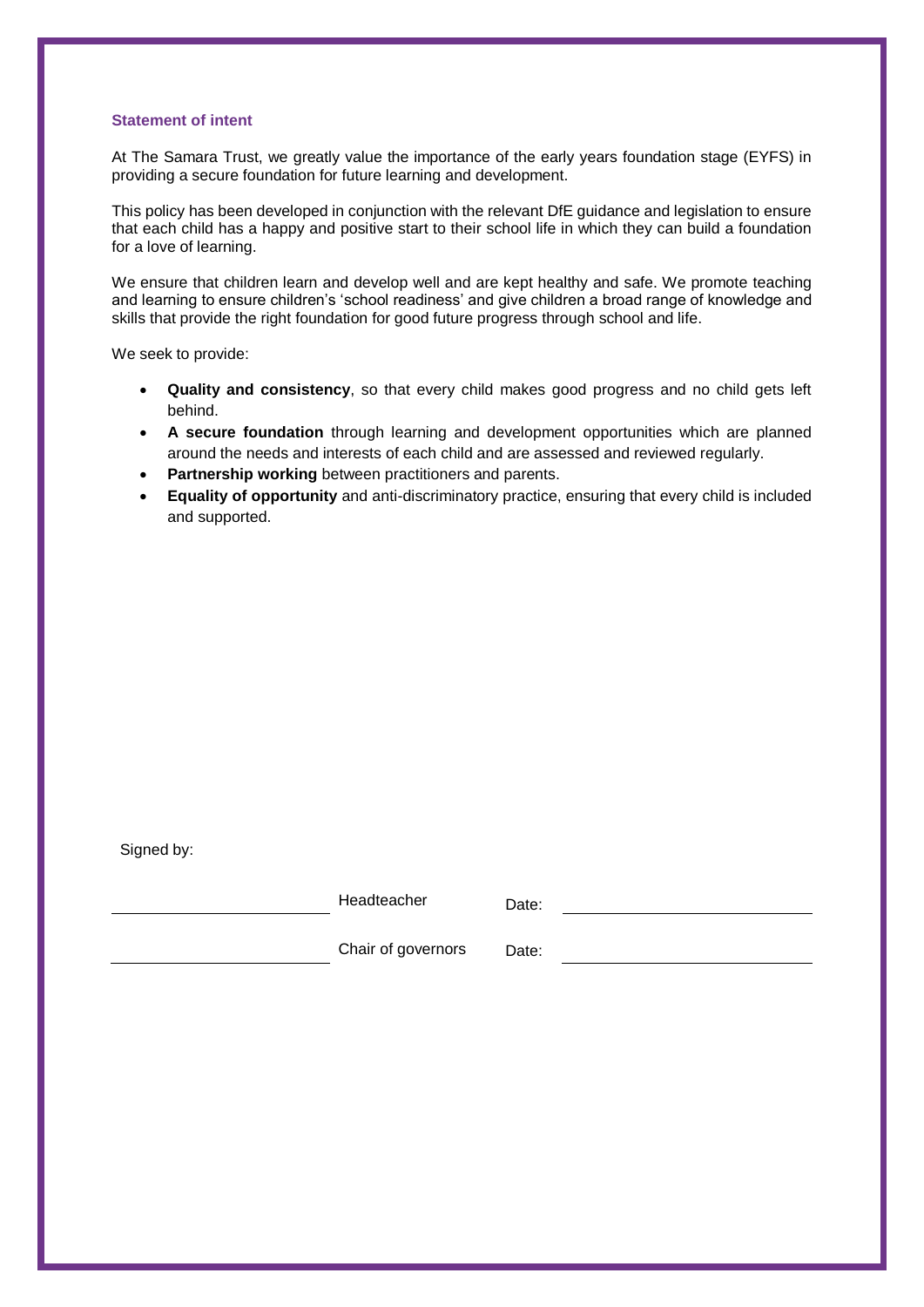# **1. Legal framework**

- 1.1. This policy has due regard to statutory legislation, including, but not limited to, the following:
	- Childcare Act 2006
	- The Safeguarding Vulnerable Groups Act 2006
	- The GDPR
	- Data Protection Act 2018
- 1.2. This policy has due regard to statutory guidance including, but not limited to, the following:
	- DfE (2017) 'Statutory framework for the early years foundation stage'
	- [Updated] DfE (2019) 'Keeping children safe in education'
	- DfE (2018) 'Working together to safeguard children'
	- DfE (2015) 'The prevent duty'
- 1.3. This policy is intended to be used in conjunction with the following school policies:
	- Early Years Foundation Stage (EYFS) Assessment Policy
	- Early Years Supervision Policy
	- Early Years Behaviour Policy
	- Early Years Special Educational Needs and Disabilities (SEND) Policy
	- Early Years Teaching and Learning Policy
	- Child Protection and Safeguarding Policy
	- Allegations of Abuse Against Staff Policy
	- Drug and Alcohol Policy
	- Whole-School Food Policy
	- Equal Opportunities Policy
	- Administering Medication Policy
	- Health and Safety Policy
	- Recruitment Policy
	- Data Protection Policy
	- Photography Policy
	- Complaints Procedures Policy

# **2. Roles and responsibilities**

2.1. The governing committee has the overall responsibility for ensuring there is a policy in place to safeguard children that includes an explanation of the action to be taken when there are safeguarding concerns about a child, the use of mobile phones and cameras, and staff safeguarding training requirements. These issues are addressed in part in this policy and in further detail in the school's Child Protection and Safeguarding Policy and Photography Policy.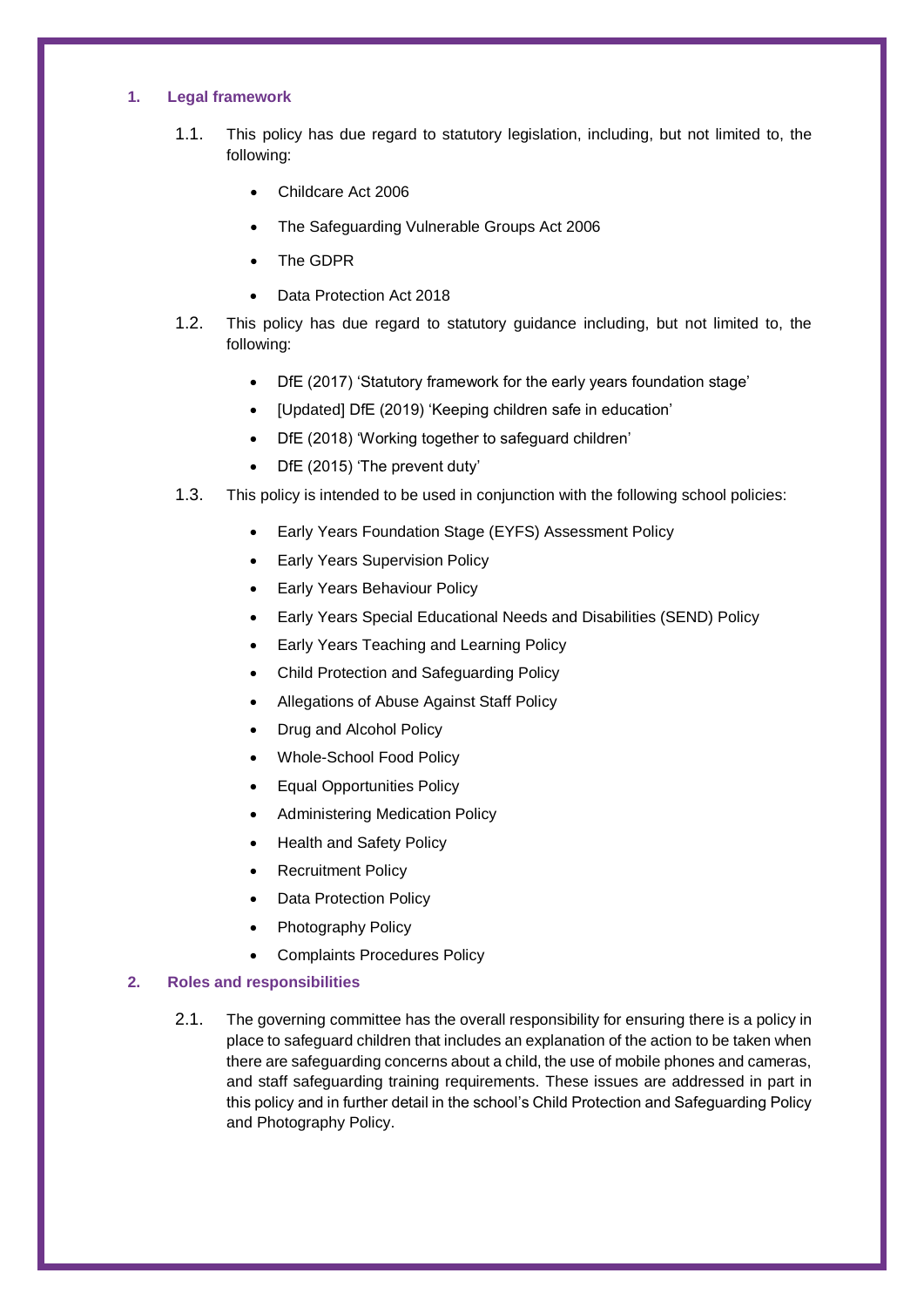- 2.2. The governing committee has the overall responsibility for ensuring there is a policy in place in the event of an allegation being made against a member of staff. These issues are addressed in the school's Allegations of Abuse Against Staff Policy.
- 2.3. The governing committee has the overall responsibility for the implementation of this policy.
- 2.4. The governing committee has overall responsibility for ensuring that this policy does not discriminate on any grounds, including, but not limited to, ethnicity/national origin, culture, religion, gender, disability or sexual orientation.
- 2.5. The governing committee has responsibility for handling complaints regarding this policy, as outlined in the school's Complaints Procedures Policy.
- 2.6. The EYFS lead, in conjunction with the headteacher, has responsibility for the day-today implementation and management of this policy.
- 2.7. Staff, including teachers, support staff and volunteers, are responsible for familiarising themselves with, and following, this policy.
- 2.8. Staff, including teachers, support staff and volunteers, are responsible for remaining alert to any issues of concern in children.

## **3. Aims**

- 3.1. Through the implementation of this policy, we aim to:
	- Give each child a happy and positive start to their school life in which they can establish a solid foundation for a love of learning.
	- Enable each child to develop socially, physically, intellectually and emotionally.
	- Encourage children to develop independence within a secure and friendly atmosphere.
	- Support children in building relationships through the development of social skills such as cooperation and sharing.
	- Work alongside parents to meet each child's individual needs to ensure they reach their full potential.
- 3.2. Four guiding principles shape our practice:
	- Every child is a unique child, who is constantly learning and can be resilient, capable, confident and self-assured.
	- Children learn to be strong and independent through positive relationships.
	- Children learn and develop well in enabling environments, in which their experiences respond to their individual needs and there is a strong partnership between the school and parents.
	- Children develop and learn in different ways and at different rates.
- 3.3. To put these principles into practice, the school:
	- Provides a balanced curriculum which takes children's different stages of development into account.
	- Promotes equality of opportunity and anti-discriminatory practice.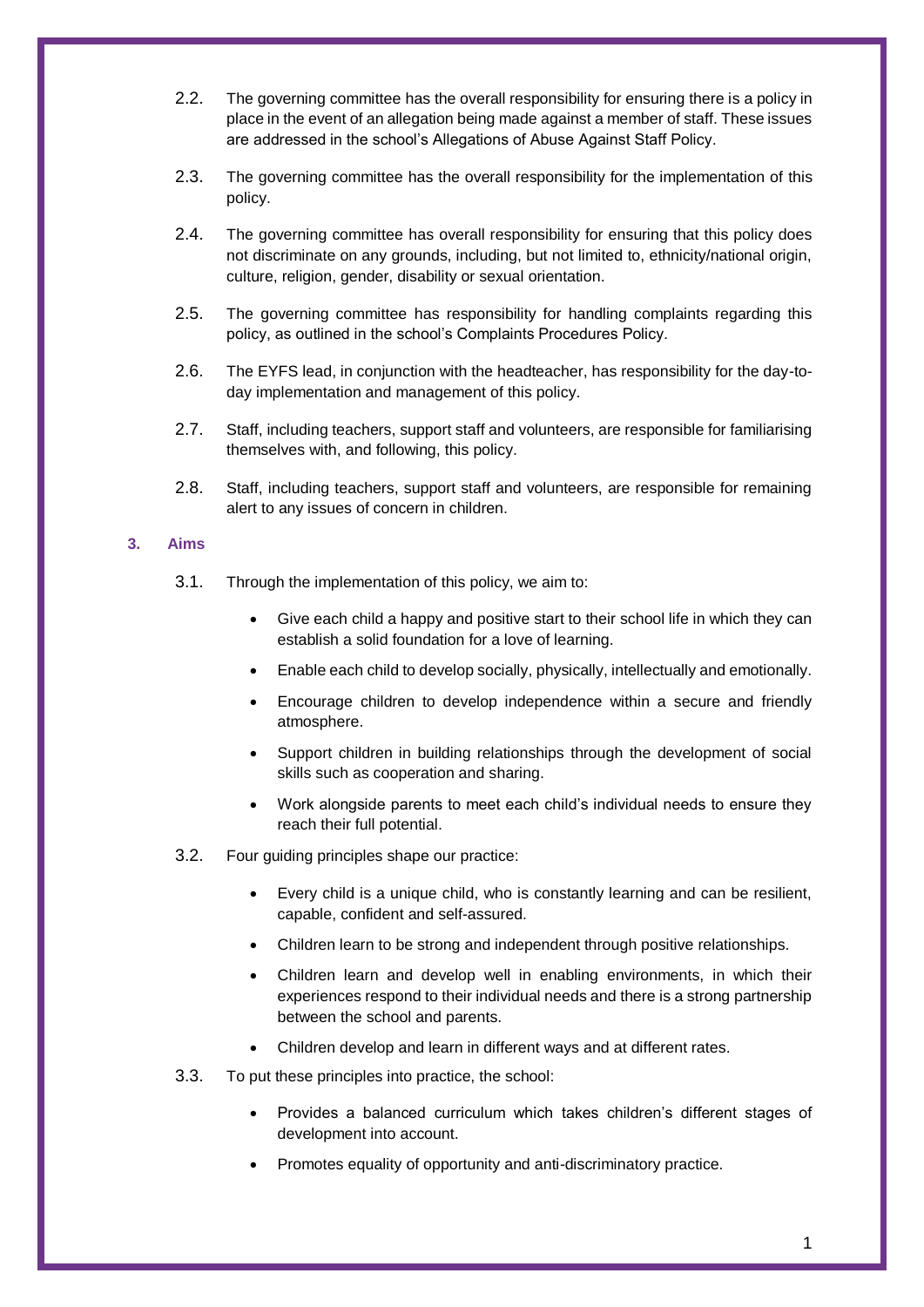- Works in partnership with parents.
- Plans challenging learning experiences, based on individual needs, which are informed by observation and assessment.
- Implements a key person approach to develop close relationships with children.
- Provides a safe and secure learning environment.

# **4. Learning and development**

- 4.1. The EYFS curriculum is based on an observation of children's needs, interests and stages of development.
- 4.2. In partnership with parents, the school promotes the learning and development of pupils to ensure they are ready for the next stage of education.
- 4.3. There are seven areas of learning and development that must shape education programmes in EYFS settings. These are split into two sections – prime and specific; however, all the sections are interconnected and important.
- 4.4. The 'prime' areas of learning and development are:

# **Communication and language**

- Listening and attention
- **Understanding**
- **Speaking**
- **Physical development** 
	- Moving and handling
	- Health and self-care
- **Personal, social and emotional development** 
	- Self-confidence and self-awareness
	- Managing feelings and behaviour
	- Making relationships
- 4.5. The 'specific' areas of learning and development are:
	- **Literacy** 
		- **Reading**
		- **Writing**
	- **Mathematics** 
		- Numbers
		- Space, shape and measure
	- **Understanding the world** 
		- People and communities
		- The world
		- **Technology**
	- **Expressive arts and design**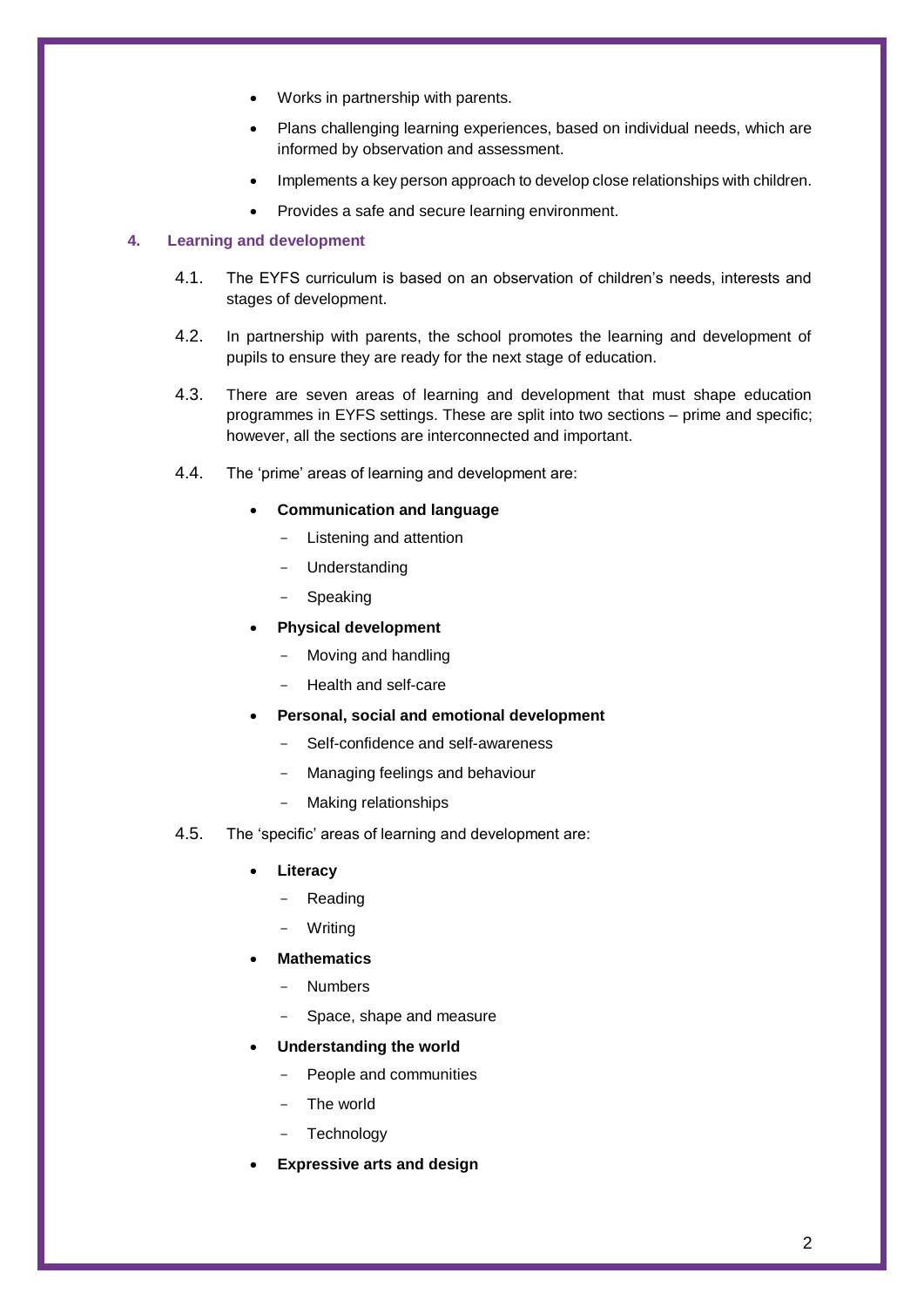- Exploring and using media and materials
- Being imaginative
- 4.6. Activities are planned to reflect children's interests and individual circumstances in order to provide each child with a challenging and enjoyable experience.
- 4.7. The Reception teacher will discuss any cause for concern in a child's progress, especially in the prime areas of learning, with the child's parents. A strategy of support will be agreed upon and consideration will be taken as to whether the child may have a special educational need or disability which requires additional support.
- 4.8. The school takes reasonable steps to provide opportunities for children with EAL to use their home language in play and learning whilst also ensuring that these children have sufficient opportunities to reach a good standard of English. During assessment, if a child is found to not have a strong grasp on English, the EYFS lead will contact the child's parents to establish their home language skills to assess if there is cause for concern about a language delay.
- 4.9. Each area of learning and development will be implemented through a mix of adult-led and pupil-initiated activity.
- 4.10. The school will respond to each child's emerging needs and interests, guiding their development through friendly and positive interaction.
- 4.11. Activities are planned with regard to three characteristics of effective teaching and learning in the EYFS:
	- Playing and exploring children investigate and experience things.
	- Active learning children concentrate, keep on trying if they encounter difficulties and enjoy their achievements.
	- Creating and thinking critically children have and develop their own ideas, make links between ideas, and develop strategies for doing things.
- 4.12. Further information regarding learning and development are set out in the school's Early Years Teaching and Learning Policy.

# **5. Inclusion**

- 5.1. All children are valued as individuals irrespective of their ethnicity, culture, religion, home language, background, ability or gender.
- 5.2. The EYFS curriculum is planned in order to meet the needs of the individual child and support them at their own pace.
- 5.3. The Equal Opportunities Policy ensures that the needs of all children are met, regardless of any protected characteristics they have.
- 5.4. The Early Years Special Educational Needs and Disabilities (SEND) Policy ensures all children receive the support they need and are given the best learning experience possible.
- 5.5. SEND in the EYFS setting will be monitored and managed by the school's SENCO.

## **6. The learning environment and outdoor spaces**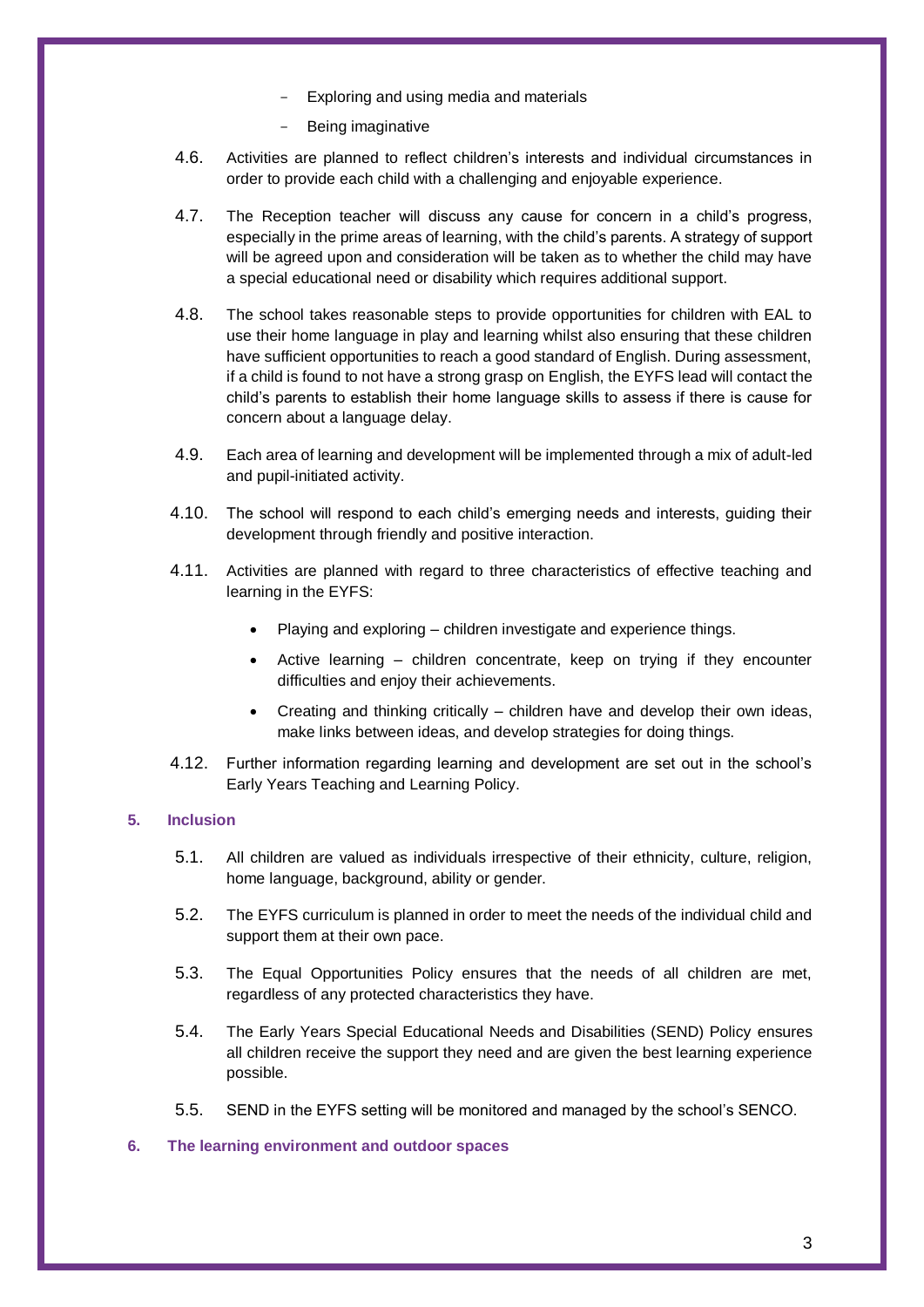- 6.1. The classroom is organised in such a way that children can explore and learn in a safe environment.
- 6.2. Children have access to an enclosed outdoor play area, and daily outdoor activities are planned, unless circumstances, such as the weather, would make outdoor activity inappropriate and unsafe.
- 6.3. There are **two** toilet facilities available to the EYFS, and there are hygienic changing facilities located near the **Reception class** containing a supply of towels and spare clothes.

# **7. Assessment**

- 7.1. Assessment plays an important part in helping the school to recognise children's progress, understand their needs, plan activities, and assess the need for support.
- 7.2. Parents will be kept up-to-date with their child's progress and development, and the Reception teacher will address any learning and development needs in partnership with parents.
- 7.3. Formative assessments are used to assess the learning and development of children in the EYFS. Staff members will observe children to understand their level of achievement, interests and learning styles. This information will then be used to shape learning experiences for each child.
- 7.4. Reasonable adjustments will be made to the assessment process for children with SEND as appropriate.
- 7.5. Assessment procedures are set out in full in the Early Years Foundation Stage Assessment Policy.

## **8. Safeguarding and welfare**

- 8.1. All necessary steps are taken to keep the children in our care safe and well.
- 8.2. Any safeguarding or welfare issues will be dealt with in line with the Child Protection and Safeguarding Policy, and all members of staff in the EYFS are required to read this policy as part of their induction training.
- 8.3. The DSL is Zoe Carciero.
- 8.4. The deputy DSL is Gemma Brown.
- 8.5. The DSL is responsible for safeguarding children and liaising with local children's services as appropriate.
- 8.6. The deputy DSL will undertake the duties of the DSL in their absence, but overall responsibility for safeguarding will remain with the DSL.
- 8.7. The DSL and deputy DSL will undertake child protection training as required.
- 8.8. Staff will receive safeguarding training that enables them to understand the safeguarding policy and procedures, have up-to-date knowledge of safeguarding issues, and recognise signs of potential abuse and neglect

## **9. Mobile phones and devices**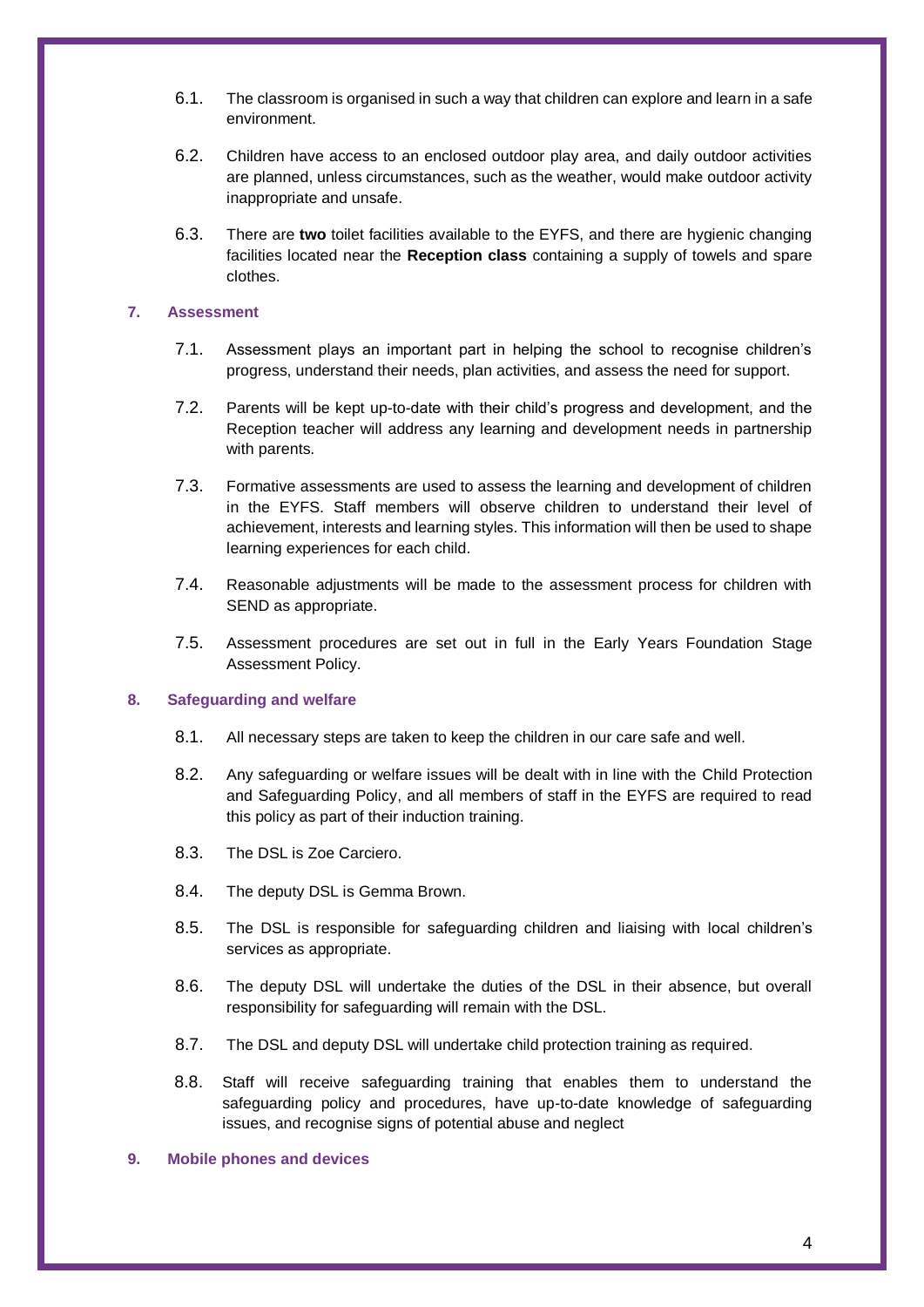- 9.1. For the purposes of this policy, the term 'mobile phone' refers to any electronic device that can be used to take images or record videos, including tablets.
- 9.2. Photography policies and procedures are addressed in full in our Photography Policy.

**Use of mobile phones by staff members**

- 9.3. Staff members must not use personal mobile phones or cameras when children are present.
- 9.4. Staff may use mobile phones on school premises outside of working hours when no children are present.
- 9.5. Staff may use mobile phones in the staffroom during breaks and non-contact time.
- 9.6. Mobile phones should be safely stored and in silent mode whilst children are present.
- 9.7. Staff may take mobile phones on trips, but they must only be used in emergencies and should not be used when children are present. Mobile phones must not be used to take images or videos at any time during trips.
- 9.8. Staff who do not adhere to this policy will face disciplinary action.
- 9.9. Staff may use their professional judgement in emergency situations.
- 9.10. Staff must report any concerns about another staff member's use of mobile phones to the DSL, following the procedures outlined in the Child Protection and Safeguarding Policy and the Allegations of Abuse Against Staff Policy.

**Use of mobile phones by parents, visitors and contractors**

- 9.11. Parents, visitors and contractors are not permitted to take photographs or record videos without prior permission.
- 9.12. Parents may take photographs and videos only containing their own child during school events.
- 9.13. Parents may take group photographs at school events but only with the informed consent of the parents of the children involved.
- 9.14. The school strongly advises against the publication of any photographs or videos taken at the school or school events on social media
- 9.15. Staff must report all concerns about parents, visitors and contractors to the DSL, following the procedures outlined in the Child Protection and Safeguarding Policy.

## **Use of the school's mobile phones and cameras**

- 9.16. Staff are provided with a school device to ensure that only school devices are used to take photographs and videos.
- 9.17. School devices must have passcode protection.
- 9.18. School devices must only be used for work related matters.
- 9.19. School devices must only be used to take photographs in the presence of another staff member and only with the consent of the child's parent.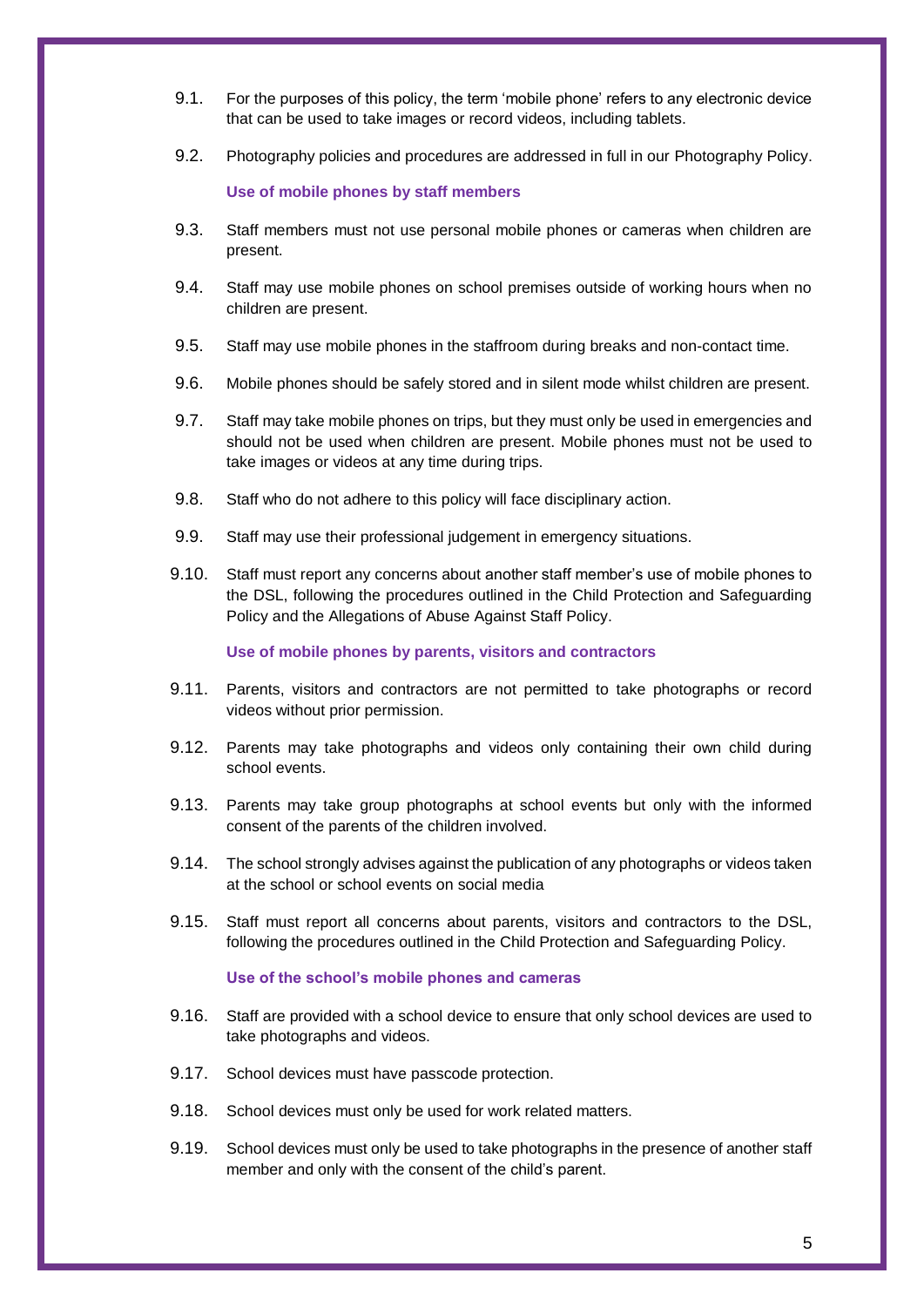- 9.20. Staff must not take photographs of bruising or injuries for child protection reasons. Instead, recording concerns forms and body maps are used to record observations relating to child protection concerns – these can be acquired from the DSL.
- 9.21. School devices must not be taken off school premises without prior written permission from the headteacher.
- 9.22. Where staff members have concerns over material on a school device, they must report all concerns to the DSL, following the procedures outlined in the Child Protection and Safeguarding Policy.

### **10. Health and safety**

- 10.1. A first-aid box is located in the **Reception classroom**.
- 10.2. Only medicine prescribed to a child by a doctor, dentist, nurse or pharmacist will be administered.
- 10.3. The school's Administering Medication Policy outlines the procedures for administrating medicines.
- 10.4. The Reception teacher will report any accident or injury involving a child to their parents on the day it occurs, and any first-aid treatment administered to a child will also be reported to their parents.
- 10.5. Accidents and injuries will be recorded in an accident book, located in the **school office**.
- 10.6. The headteacher will report any serious accident, illness, injury, or death of a child whilst in the school's care to Ofsted as soon as is reasonably practicable, but within 14 days of the incident occurring. Local child protection agencies will also be notified.
- 10.7. The school has a Fire Evacuation Plan in place.
- 10.8. Any food or drink provided to children is healthy, balanced and nutritious as outlined in the Whole-School Food Policy.
- 10.9. The headteacher will notify Ofsted of any incidents of food poisoning affecting two or more children within 14 days of the incident.
- 10.10. Information about any dietary requirements, preferences, food allergies and any special health requirements a child has will be recorded.
- 10.11. Fresh drinking water is available at all times.
- 10.12. Smoking is not permitted on the school premises.
- 10.13. The Health and Safety Policy outlines the full health and safety policies and procedures.

### **11. Staff taking medication or other substances**

- 11.1. The school implements a zero-tolerance approach to drugs and alcohol misuse, as outlined in the Drug and Alcohol Policy.
- 11.2. The use of alcohol or any other substance that may affect the ability to care for children by a member of staff will not be tolerated. If there is a reason to believe a member of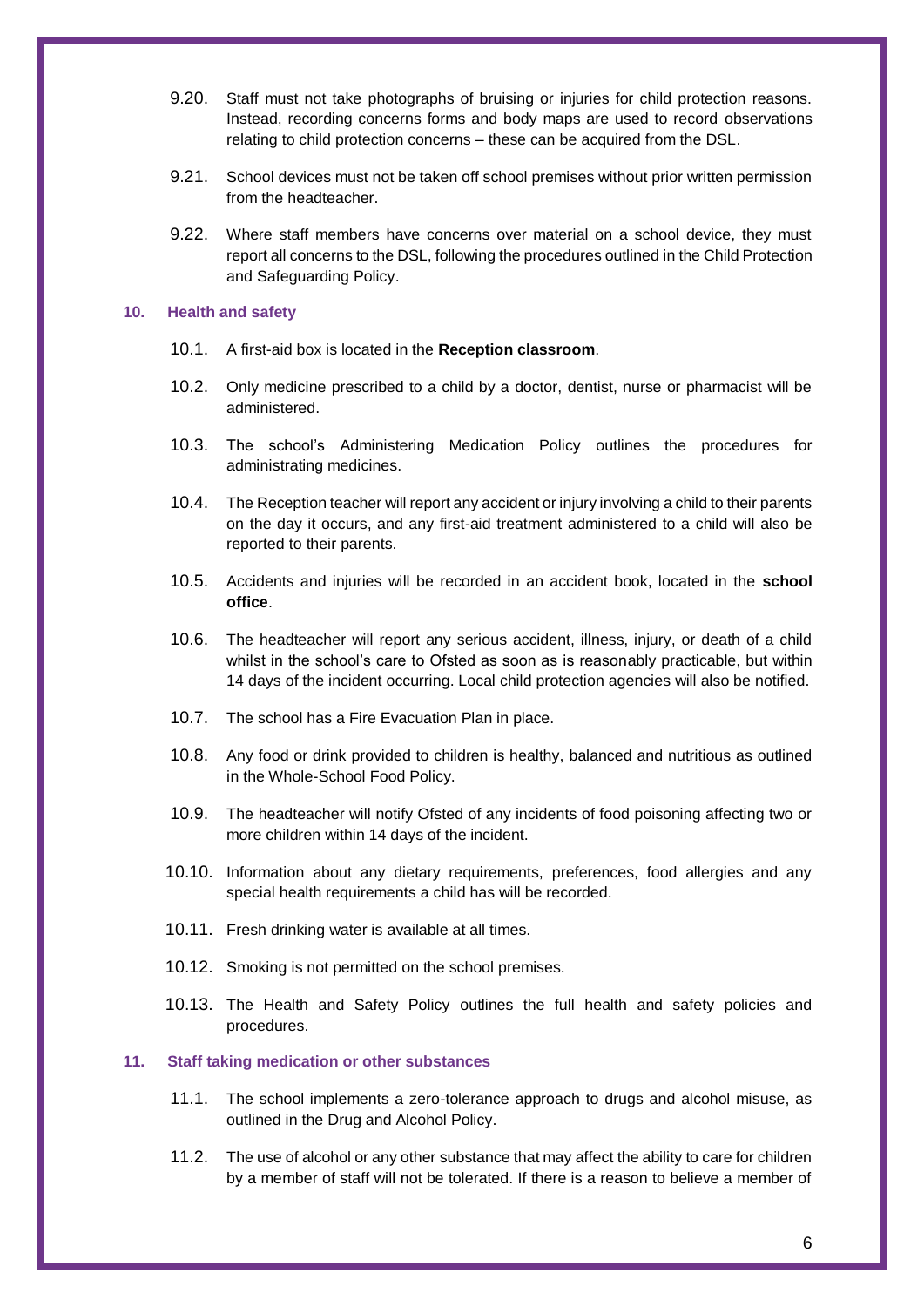staff is under the influence of alcohol or any other substance, they will not be allowed to work directly with children and further action will be taken.

- 11.3. Any member of staff taking medication which may affect their ability to care for children will seek medical advice. Staff will only be allowed to work directly with the children if it is confirmed that the medication is unlikely to impair their ability to look after children properly.
- 11.4. Any medication used by staff is securely stored.

### **12. Staffing**

- 12.1. A robust Recruitment Policy is in place, which aims to ensure that members of staff employed in the EYFS are suitable.
- 12.2. Upon employment, all EYFS staff receive induction training to ensure that they understand their roles and responsibilities, including information about emergency evacuation procedures, safeguarding, child protection and health and safety.
- 12.3. Staff will be supported to undertake the appropriate training and professional development to ensure children receive the best quality learning experience.
- 12.4. All members of staff who have contact with children and families will be supervised by the EYFS lead. The supervision will provide opportunities for staff to:
	- Discuss any issues, particularly concerning the development or wellbeing of children, including any child protection concerns.
	- Identify solutions to address issues.
	- Receive coaching to improve their effectiveness.
- 12.5. The EYFS lead holds at least a full and relevant level 3 qualification alongside at least two years' experience working in an early years setting. At least half of the other EYFS staff hold a full and relevant level 2 qualification.
- 12.6. Mrs J Airey will provide cover for the Reception teacher in their absence and is deemed fully qualified to do so by the EYFS lead and headteacher.
- 12.7. There will be at least one member of staff on the school premises at all times who has a current paediatric first-aid (PFA) certificate.
- 12.8. Any member of staff who has sole responsibility for looking after a group of children will also hold a PFA certificate.
- 12.9. All newly qualified staff with a level 2 or 3 qualification will be PFA trained.
- 12.10. The school will organise PFA training to be renewed every three years.
- 12.11. The list of staff who hold PFA certificates can be found in the staff room.
- 12.12. The school provides a staffing ratio in line with the safeguarding and welfare requirements set out in the 'Statutory framework for the early years foundation stage'.
- 12.13. Only members of staff with level 2 English and maths qualifications will count towards the staffing ratios at level 3.
- 12.14. The school adopts the following staffing ratios: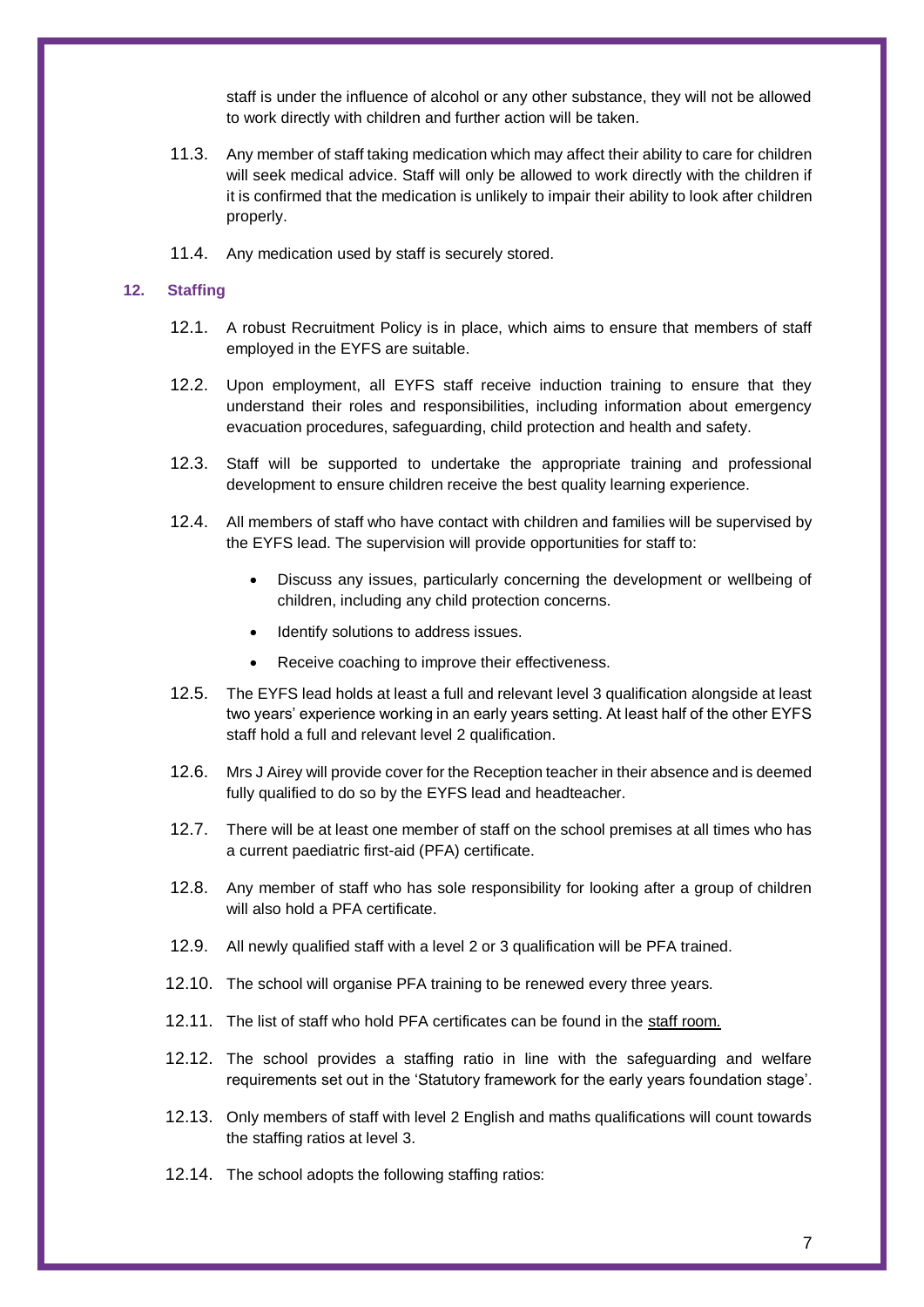- For children under two, there is at least one member of staff for every three children. At least one staff member holds a full and relevant level 3 qualification and is suitably experienced to work with children under two. At least half of other staff hold a full and relevant level 2 qualification. At least half of all the members of staff are trained in the care of babies.
- For children aged two, there is one member of staff for every four children. At least one staff member holds a full and relevant level 3 qualification, and at least half of the other staff members hold full and relevant level 2 qualifications.
- For children aged three and over:
	- Where a staff member with qualified teacher status (QTS), early years professional status, or another suitable level 6 qualification is working directly with the children, there is one member of staff for every 13 children, and at least one other member of staff holds a full and relevant level 3 qualification.
	- Where a member of staff does not hold QTS, early years professional status, or another suitable level 6 qualification, there is one member of staff for every eight children. At least one staff member holds a full and relevant level 3 qualification, and at least half of all other staff hold a full and relevant level 2 qualification.
- 12.15. Only under exceptional circumstances, and where the quality of care and safety of children is maintained, will changes be made to the ratios.
- 12.16. Parents will be informed about staffing arrangements and, when relevant and practical, will be involved in staffing arrangement decisions.
- 12.17. Each child is assigned a key person whose role it is to help ensure that every child's care is tailored to meet their individual needs.
- 12.18. The Reception teacher will inform parents of whom their child's key person is and will explain the role of the key person when their child begins attending the school.

## **13. Information and records**

- 13.1. Information is stored in line with the GDPR and the Data Protection Act 2018, and with regard to the school's Data Protection Policy.
- 13.2. The following information is recorded for each child:
	- The child's name and date of birth
	- The name and address of every parent or carer who is known to the school, and which parent or carer the child normally lives with
	- The emergency contact details of the child's parent or carer
- 13.3. The following information about the school is recorded:
	- The school's name, address and telephone number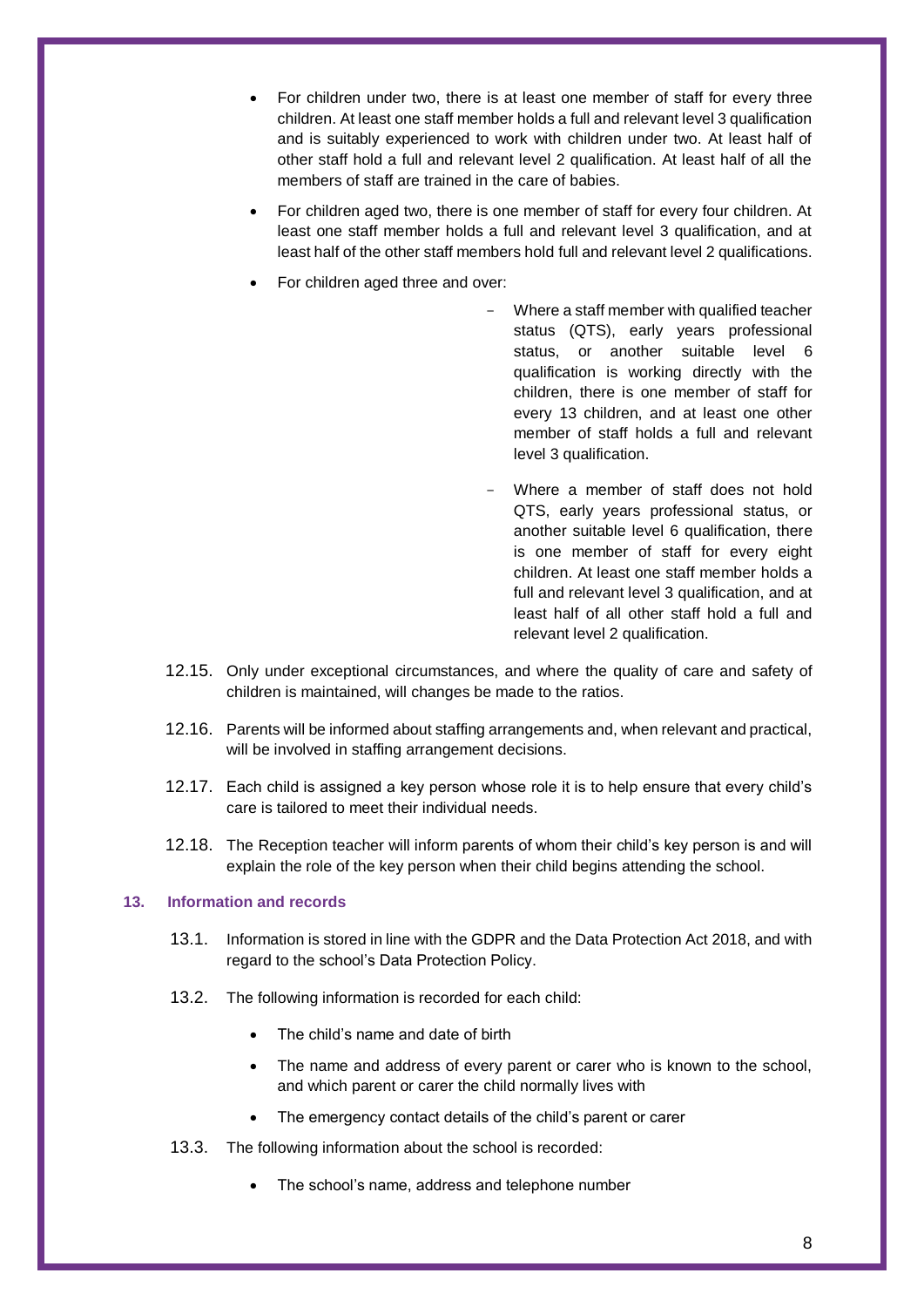- The school's certificate of registration
- The name, address and telephone number of anyone who will regularly be in unsupervised contact with the children
- A daily record of the names of the children being cared for in the school, their hours of attendance, and the names of each child's key person
- 13.4. The following information is made available to parents:
	- The school's privacy notice for parents and pupils
	- How the school delivers the EYFS and how parents can access more information
	- The daily routine and the activities offered in the school's EYFS and how parents can assist their child's learning at home
	- How the school's EYFS supports children with SEND
	- Details of the food and drink provided to the children
	- Information about the policies and procedures in place in the school's EYFS
- 13.5. Ofsted will be notified if there are any changes to the following:
	- The address of the school
	- The school's contact details
	- The hours during which care is provided
	- Any significant event which is likely to affect the suitability of the school or any person who cares for, or is in regular contact with, children to look after children

## **14. Parental involvement**

- 14.1. We firmly believe that the EYFS cannot function without the enduring support of parents.
- 14.2. Parents are invited to termly parents' evenings; however, the school has an open-door policy and parents are welcome to talk to teachers at the start and end of the school day.
- 14.3. The headteacher's office will be utilised for confidential discussions between staff and parents.
- 14.4. Parents are asked to sign permission slips for any visits out of school, use of photographs of their child and using the internet at school.
- 14.5. Parents are asked to complete admission forms, a medical form and to write a brief synopsis about their child to help the school to understand their character and personality.

# **15. Transition periods**

15.1. This is currently a mixed aged class, so the children are more than familiar with the year 1 teacher and classroom.

### **16. Monitoring and review**